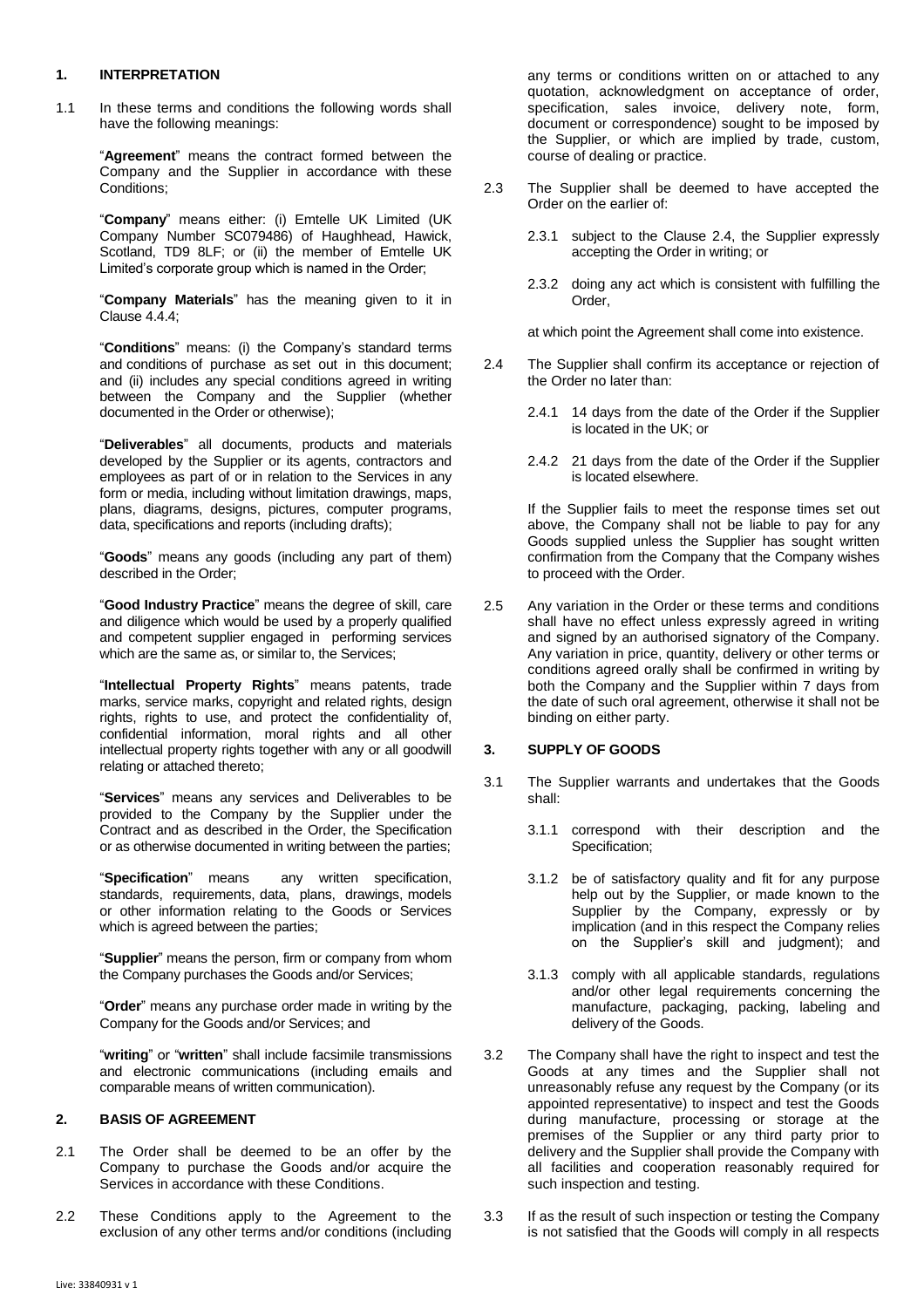with the Agreement, the Company shall inform the Supplier and the Supplier shall take all necessary remedial steps to ensure that the Goods comply with the Agreement.

3.4 The Supplier shall remain fully responsible for the Goods and any such inspection or testing by the Company (or its appointed representative) shall not diminish or otherwise affect the Supplier's obligations under the Agreement.

# **4. SUPPLY OF SERVICES**

- 4.1 The Supplier shall commence provision of the Services from the date set out in the Order (or as otherwise agreed between the parties) and for the duration agreed between the parties provide the Services to the Company in accordance with the terms of the Agreement. If no date is specified in the Order (or otherwise agreed between the parties) then the Services shall be performed within 28 days of the Order. Time for performance of the Services shall be of the essence of the Agreement.
- 4.2 The Services shall be performed at the location specified in the Order or Specification or as otherwise agreed between the parties in writing.
- 4.3 In performing the Services, the Supplier shall co-operate with the Company in all matters relating to the Services, and comply with all reasonable instructions of the Company.
- 4.4 The Supplier warrants and undertakes that it shall:
	- 4.4.1 perform the Services in accordance with Good Industry Practice and all applicable laws and regulations;
	- 4.4.2 use personnel who are suitably skilled and experienced to perform tasks assigned to them;
	- 4.4.3 ensure that the Services and Deliverables will conform with all descriptions and specifications set out in the Order, Specification, or as otherwise agreed between the parties in writing, and that any Deliverables are suitable for any purpose held out by the Supplier, or made known to the Supplier by the Company, expressly or by implication; and
	- 4.4.4 hold all materials, equipment and tools, drawings, specifications and data supplied by the Company to the Supplier ("**Company Materials**") in safe custody at its own risk, maintain the Company Materials in good condition until returned to the Company, and not dispose or use the Company Materials other than in accordance with the Company's instructions.

### <span id="page-1-2"></span><span id="page-1-0"></span>**5. DELIVERY AND ACCEPTANCE OF GOODS**

- 5.1 The Supplier shall deliver the Goods:
	- 5.1.1 to the location specified in the Order or, if no such location is specified or otherwise agreed between the parties in writing, to the Company's premises at Haughhead, Hawick, Scotland;
	- 5.1.2 on the date specified in the Order, or if no such date is specified or otherwise agreed between the parties in writing, within 28 days of the date of the Order; and
- 5.1.3 during the Company's normal hours of business, unless otherwise instructed by the Company.
- 5.2 The Supplier shall unload the Goods at its own risk and as directed by the Company. Delivery of the Goods shall be completed upon completion of the unloading of the Goods at the delivery location.
- 5.3 The date of delivery of the Goods shall be of the essence of the Agreement.
- 5.4 The Supplier shall ensure that:
	- 5.4.1 subject to Clause [3.1.3,](#page-0-0) the Goods shall be packaged and marked in accordance with the Company's reasonable instructions and any applicable regulations or requirements of the carrier and properly packed and stored so as to reach their destination in an undamaged condition in the ordinary course; and
	- 5.4.2 each delivery is accompanied by a delivery note which is prominently displayed and which shows order number, date of order, number of packages and contents and, in the case of part delivery, the outstanding balance remaining to be delivered.

## <span id="page-1-1"></span>**6. LATE DELIVERY OF GOODS OR PERFORMANCE OF SERVICES**

- 6.1 If the Goods are not delivered, or the Services are not performed, on the due date then, without prejudice to any other rights which it may have, the Company reserves the right to:
	- 6.1.1 cancel the Agreement in whole or in part without being liable to: (i) compensate the Supplier for any losses arising as a result of such cancellation; or (ii) to make any payment to the Supplier other than in respect of Goods actually delivered or Services actually rendered to the Company prior to the date of such cancellation;
	- 6.1.2 refuse to accept any subsequent delivery of the Goods or provision of the Services which the Supplier attempts to make;
	- 6.1.3 recover from the Supplier any expenditure reasonably incurred by the Company in obtaining goods or services in substitution from another supplier; and
	- 6.1.4 claim damages for any additional costs, loss or expenses incurred by the Company which are in any way attributable to the Supplier's failure to deliver the Goods or provide the Services on the due date.
- 6.2 The Company shall not be deemed to have accepted the Goods or Services until the Company has had 14 days to inspect them following delivery or, if later, within a reasonable time after any latent defect in the Goods has become apparent.
- 6.3 The Supplier shall supply the Company on delivery of the Goods with all operating and safety instructions, warning notices and other information as may be necessary for their proper use, maintenance and repair.
- 6.4 Unless the Company expressly agrees otherwise in writing, containers and packing must be supplied free of charge but will be returned, if required, at the Supplier's risk and expense.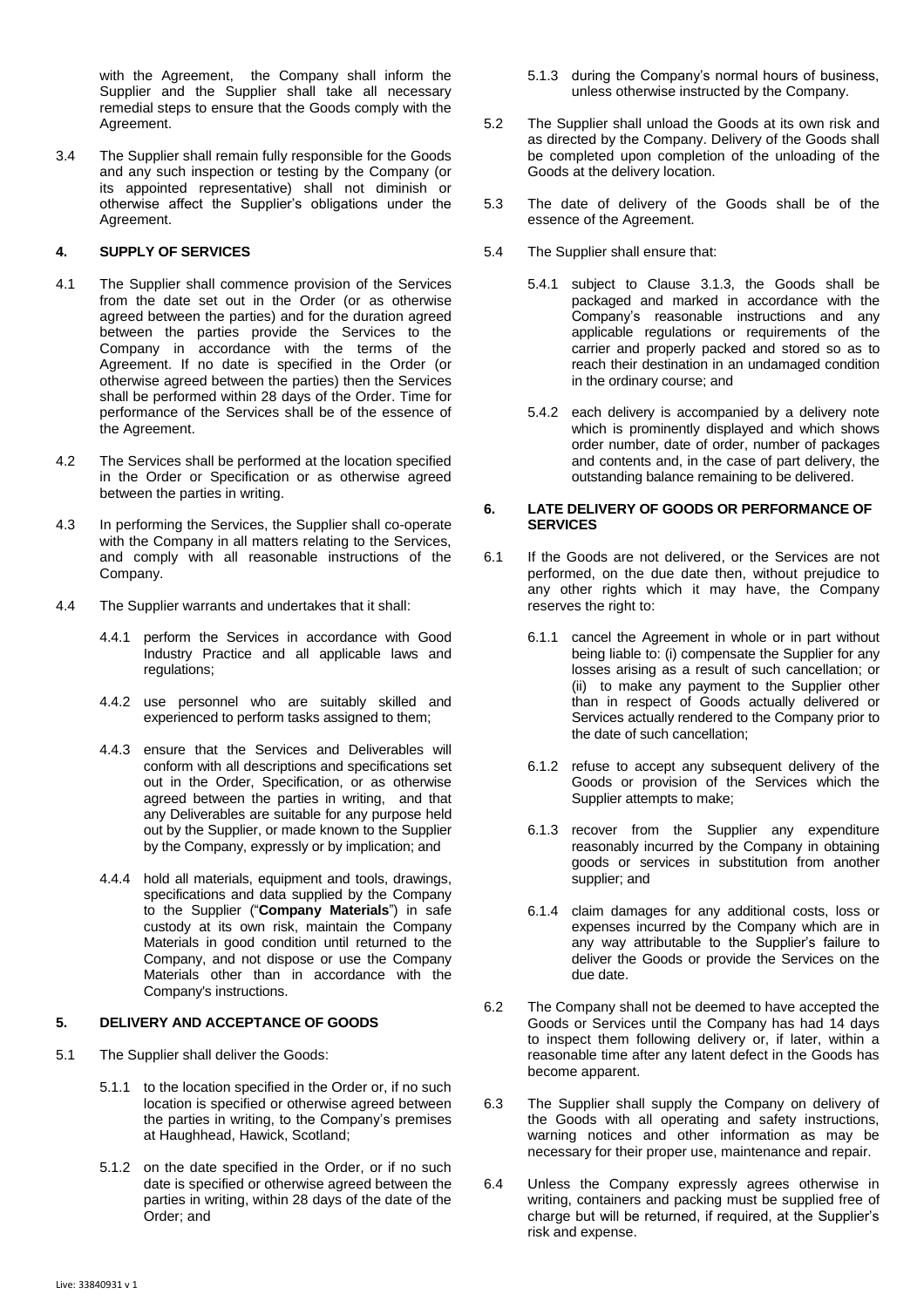- 6.5 The Supplier shall not deliver the Goods in instalments without the Company's prior written consent. Where it is agreed that the Goods are to be delivered in instalments, a failure by the Supplier to deliver any one instalment on time (or at all) or any defect in an instalment shall entitle the Company to exercise the remedies set in Clauses [6](#page-1-1) and 7 (as applicable).
- 6.6 If the Goods are delivered to the Company in excess of the quantities ordered the Company shall not be bound to pay for the excess and any excess will be held by the Company at the Supplier's risk and shall be returnable to the Company at the Supplier's risk and expense.

# **7. NON-COMPLIANT GOODS**

- 7.1 If the Supplier has delivered Goods that do not comply with the undertakings set out in Clause [3.1,](#page-0-1) then, without limiting its other rights or remedies, the Company shall have one or more of the following rights, whether or not it has accepted the Goods:
	- 7.1.1 to reject the Goods (in whole or in part) whether or not title has passed and to return them to the Supplier at the Supplier's own risk and expense;
	- 7.1.2 to terminate the Agreement with immediate effect by giving written notice to the Supplier;
	- 7.1.3 to require the Supplier to repair or replace the rejected Goods, or to provide a full refund of the price of the rejected Goods (if paid);
	- 7.1.4 to refuse to accept any subsequent delivery of the Goods which the Supplier attempts to make;
	- 7.1.5 to recover from the Supplier any expenditure incurred by the Company in obtaining substitute goods from a third party; and
	- 7.1.6 to claim damages for any additional costs, loss or expenses incurred by the Company arising from the Supplier's failure to supply the Goods in accordance with Claus[e 3.1.](#page-0-1)
- 7.2 These Conditions shall extend to any substituted or repaired or replacement Goods supplied by the Supplier.
- 7.3 The Company's rights under this Contract are in addition to its rights and remedies implied by statute and common law.

## **8. RISK AND PROPERTY**

- 8.1 Title in the Goods shall pass to the Company upon the earlier of: (i) delivery; or (ii) payment. Risk in the Goods shall pass to the Company when delivery is completed in accordance with Clause [5.](#page-1-2)
- 8.2 In respect of the Goods, and any goods that are transferred to the Company as part of the Services under this Contract, including without limitation the Deliverables or any part of them, the Supplier warrants that it has, or shall have, full clear and unencumbered title to all such items, and that at the date of delivery of such items to the Company it will have full and unrestricted rights to sell and transfer all such items to the Company.

## **9. CHANGES TO THE SPECIFICATION**

9.1 Any Specification, drawings or equipment supplied by

the Company to the Supplier, or produced by the Supplier specifically for the Company in connection with the Agreement shall be the deemed to be Company Materials for the purposes of this Agreement. The Supplier shall not disclose to any third party any such Specification except as required for the purpose of the Agreement and shall return such Specification, drawings or equipment to the Company upon satisfactory completion of the Agreement.

9.2 The Company may at any time make changes in writing to the Order including changes in the drawings or Specifications, method of shipment, quantities, packing or time or place of delivery. If such changes result in an increased cost to the Supplier the parties shall, acting reasonably and in good faith, seek to agree an equitable adjustment to the price or delivery schedule or both. Any change to the Order by the Supplier must be approved by the Company in writing before the Supplier proceeds with such changes.

# **10. WORK ON THE COMPANY'S PREMISES**

- 10.1 The Supplier and its servants agents and subcontractors shall at all times whilst on the Company's premises;
	- 10.1.1 comply with any rules or regulations issued by the Company and obey any reasonable instructions of the Company; and
	- 10.1.2 at all times comply with the provisions of all applicable health and safety laws and regulations.

## **11. INTELLECTUAL PROPERTY RIGHTS**

- <span id="page-2-0"></span>11.1 The Supplier assigns to the Company, with full title guarantee and free from all third party rights, all Intellectual Property Rights in the products of the Services, including for the avoidance of doubt the Deliverables.
- 11.2 The Supplier shall obtain waivers of all moral rights in the outputs of the Services (including for the avoidance of doubt the Deliverables) to which any individual is now or may be at any future time entitled in any jurisdiction.
- 11.3 All Company Materials are and shall remain the exclusive property of the Company.
- 11.4 The Supplier shall, promptly at the Company's request, do (or procure to be done) all such further acts and things (including the execution of all such other documents) as the Company may from time to time reasonably require for the purpose of securing for the Company the full benefit of the Agreement (including all right, title and interest in and to the Intellectual Property Rights assigned to the Company in accordance with Claus[e 11.1\)](#page-2-0).

### <span id="page-2-1"></span>**12. INDEMNITY**

- 12.1 The Supplier shall indemnify and keep the Company indemnified in full from and against all liability, loss, damages, costs and expenses (including legal expenses) whether direct or indirect which are awarded against or incurred or paid by the Company as a result of or in connection with:
	- 12.1.1 any claim made against the Company by a third party for death, personal injury or damage to property arising out of, or in connection with, defects in Goods (except to the extent that such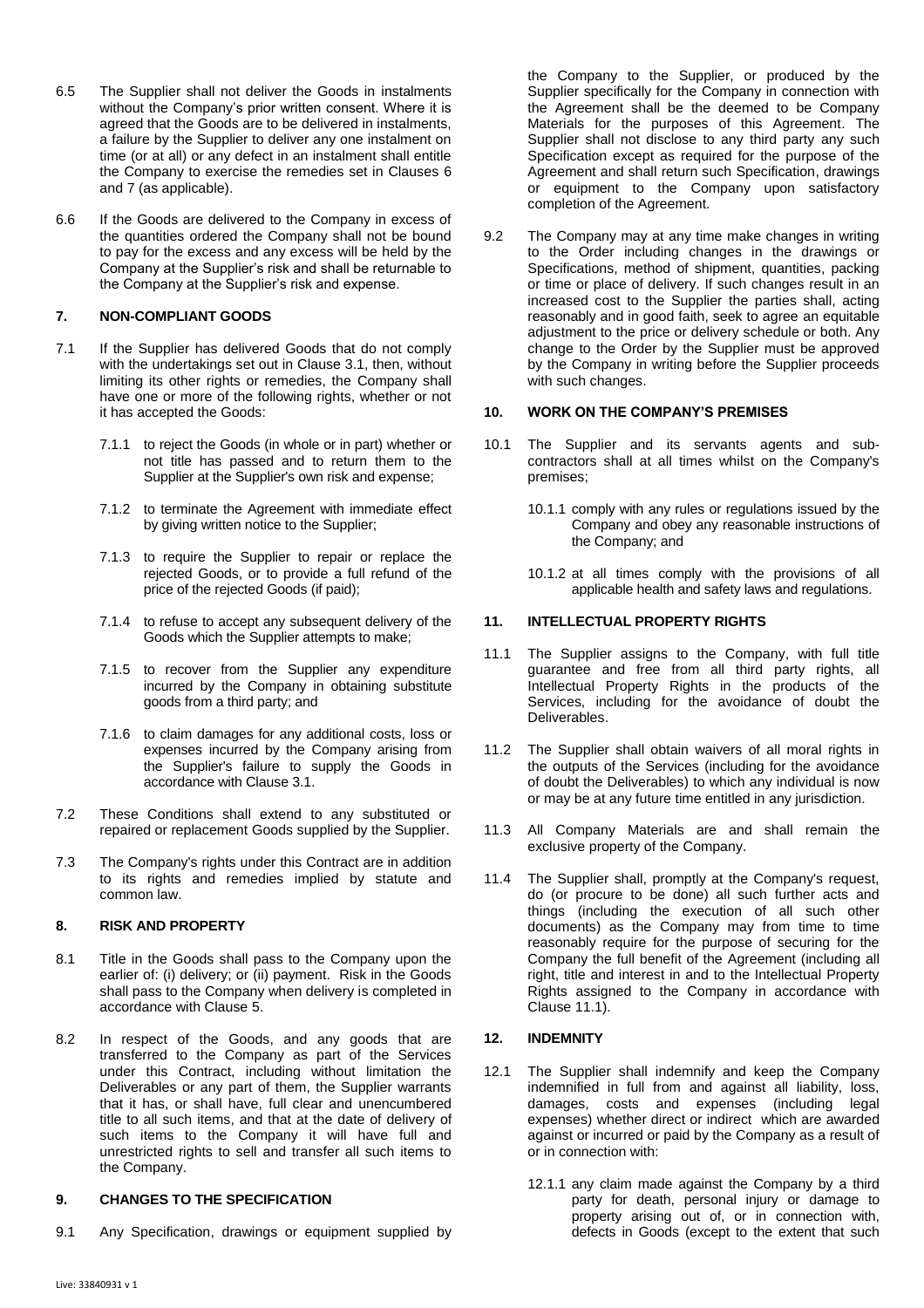defect was caused by the negligence or wilful misconduct of the Company);

- 12.1.2 any breach of any warranty given by the Supplier in relation to the Goods or Services;
- 12.1.3 any claim that the Goods, or their use, resale or importation infringes any Intellectual Property Rights of any other third party except to the extent that the claim arises from any specifications, drawings, samples or descriptions provided by the Company; and
- 12.1.4 any negligence, act or omission of the Supplier, its employees, agents or sub-contractors in: (i) supplying, delivering and installing the Goods; or (ii) in connection with the performance of the Services.
- 12.2 This Clause [12](#page-2-1) shall survive termination of the Contract.

# **13. INSURANCE**

During the term of the Contract and for a period of 5 years thereafter the Supplier shall maintain in force with a reputable insurance company: (i) professional indemnity insurance; (ii) employer's liability insurance; (iii) product liability insurance; and (iv) public liability insurance to cover the liabilities that may arise under or in connection with the Agreement, and shall, on the Company's request, produce both the insurance certificate giving details of cover and the receipt for the current year's premium in respect of each insurance.

## **14. PRICES AND PAYMENT**

- 14.1 The price payable for the Goods and the Services shall be that stated in the Order and unless otherwise stated shall be:
	- 14.1.1 inclusive of all charges including, but not limited to, packaging material, packing, shipping, loading, carriage insurance, delivery of the Goods to the delivery address and any duties, imports, levies or taxes other than value added tax (or equivalent sales tax); and

14.1.2 fixed for the duration of the Agreement.

- 14.2 No variation in the price nor extra charges shall be made by the Supplier (whether on account of increased material, labour or transport costs, fluctuations in rates of exchange or otherwise) without the prior written consent of the Company.
- 14.3 Unless otherwise agreed by the Company in writing, the Supplier shall invoice the Company after: (i) delivery of the Goods; or (ii) performance of the Services.
- 14.4 The Company shall pay the price of the Goods or Services in the currency stipulated in the Order not later than 45 days following: (i) the date of invoice; or (ii) satisfactory completion of the Order, whichever is the later, unless different payment terms have been agreed in writing by the Company.
- 14.5 Without prejudice to any other right or remedy, the Company reserves the right to set off any amount owing at any time from the Supplier to the Company against any sums payable by the Company to the Supplier under the Agreement.
- 14.6 All invoices (which shall be valid for VAT purposes),

advice notes, delivery notes, packing notes, bills of lading, certificates of insurance and other documents shall quote the Company's Official Purchase Order Number and the Company's Bulk Purchase Order Release Number when appropriate and be cross referenced to each other.

14.7 If the Company fails to make any payment by the due, then Supplier may charge interest on the overdue amount at the rate of 2% per annum above Barclays Bank plc's base rate from time to time. Such interest shall accrue on a daily basis from the due date until the date of actual payment of the overdue amount, whether before or after judgment. This clause shall not apply to payments that the defaulting party disputes in good faith.

## <span id="page-3-0"></span>**15. CONFIDENTIALITY**

The Supplier shall keep in strict confidence all technical or commercial know-how, specifications, inventions, processes or initiatives which are of a confidential nature and have been disclosed to the Supplier by the Company or its agents and any other confidential information concerning the Company's business or its products which the Supplier may obtain. The Supplier shall restrict disclosure of such confidential material to those of its employees, agents or sub-contractors as need to know the same for the purpose of discharging the Supplier's obligations to the Company. The Supplier shall ensure that such employees, agents or subcontractors are subject to like obligations of confidentiality as those which bind the Supplier. This Clause [15](#page-3-0) shall survive termination of the Agreement.

## **16. SERVICING**

Unless otherwise agreed between the parties in writing, the Supplier will in all cases where machinery or equipment is supplied maintain, for at least the normal life of the machinery or equipment, an adequate stock of spare and replacement parts and components and an adequate number of trained personnel so as to ensure that all necessary maintenance, adjustments or repairs to the machinery or equipment can be carried out with the minimum delay (subject to the parties agreeing a reasonable price if maintenance, adjustments and repair is not part of the Services provided under the Agreement).

### **17. CUSTODY OF COMPANY MATERIALS**

- 17.1 If the Order relates to the application by the Supplier of Services (including any process) to Company Materials supplied by the Company to the Supplier for that purpose, the following additional conditions shall apply to the Agreement whether the Company Materials belong to the Company or to any third party:
	- 17.1.1 the Supplier shall be a bailee of the Company Materials and shall only hold them for the purpose of applying the Services only; and
	- 17.1.2 the Supplier shall at times, while the Company Materials are in his care and control (or the care and control of any agent or contractor to the Supplier) insure the same with a reputable insurer (to the full replacement value) against loss, damage or destruction and shall inform the Company forthwith if the Company Materials are lost, damaged or destroyed. The Supplier shall pay to the Company the full replacement value of such Company Materials and shall indemnify the Company against any expenses, liability, loss,